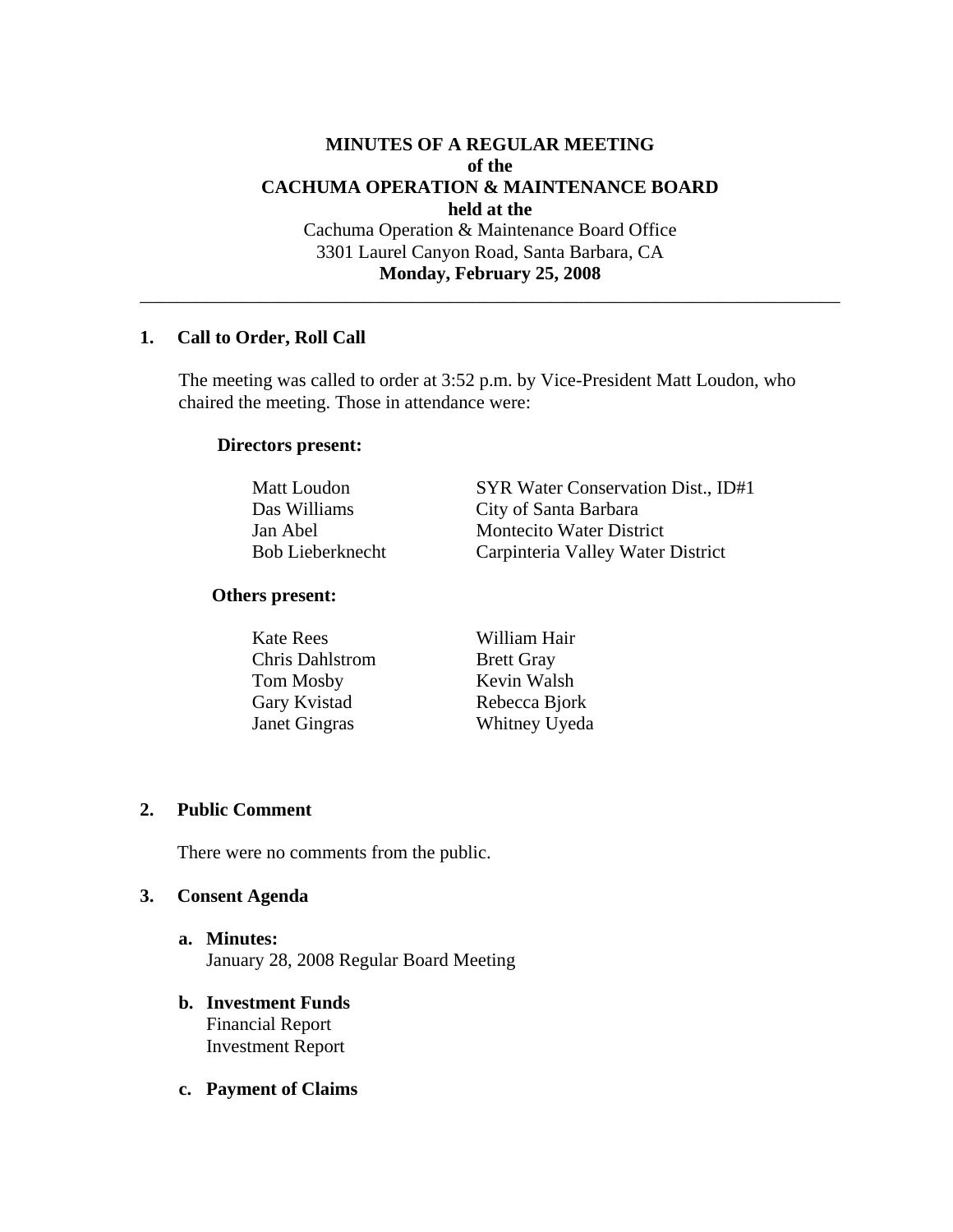Director Williams moved to approve the Consent Agenda, seconded by Director Abel, motion carried, 5/0/2, Director Evans was absent.

# **4. Reports from the Manager**

# **a. Water Storage, Water Production Use, SWP Accounting**

The monthly reports from Janet Gingras were included in the board packet.

### **b. Operations Report**

The January report on operations from Brett Gray was included in the board packet.

Mr. Gray also reported on the increased under-drain flows at Ortega Reservoir. Monitoring continues as does additional testing. Divers were sent into the reservoir on February 11, 2008 and the leaks that were found were not of a sufficient size to be a significant contributor to the increased under-drain flows. COMB staff will continue to work with Montecito Water District staff to try to determine the cause of the increase under-drain flows.

# **c. Post-Zaca Fire Report**

Included in the board packet was a letter from Ms Rees to Tom Fayram, Santa Barbara County Flood Control District, requesting financial assistance for a Bathymetric Survey for Lake Cachuma. Mr. Fayram indicated that the County would be able to assist with funding this work. Also a progress report from Balance Hydrologics, Inc. on the delta instability and seiche/tsunami-generation hazard was included for information.

### **d. 2008 Spill/Surcharge Issues**

Ms. Rees reported that the Bureau of Reclamation had declared the availability of surplus water from February 1, 2008 through March 31, 2008. The letter was included in the board packet. Stetson Engineering is currently working on establishing a protocol for surcharging the Lake and also for ramping down a release in order to avoid killing any fish.

### **e. Cachuma Reservoir Current Conditions**

 Date 02/25/2008 Lake elevation 752.09 Storage 194,461 acre feet Rain (for the month to date) 2.23 inches Rain YTD (for the season to date) 21.46 inches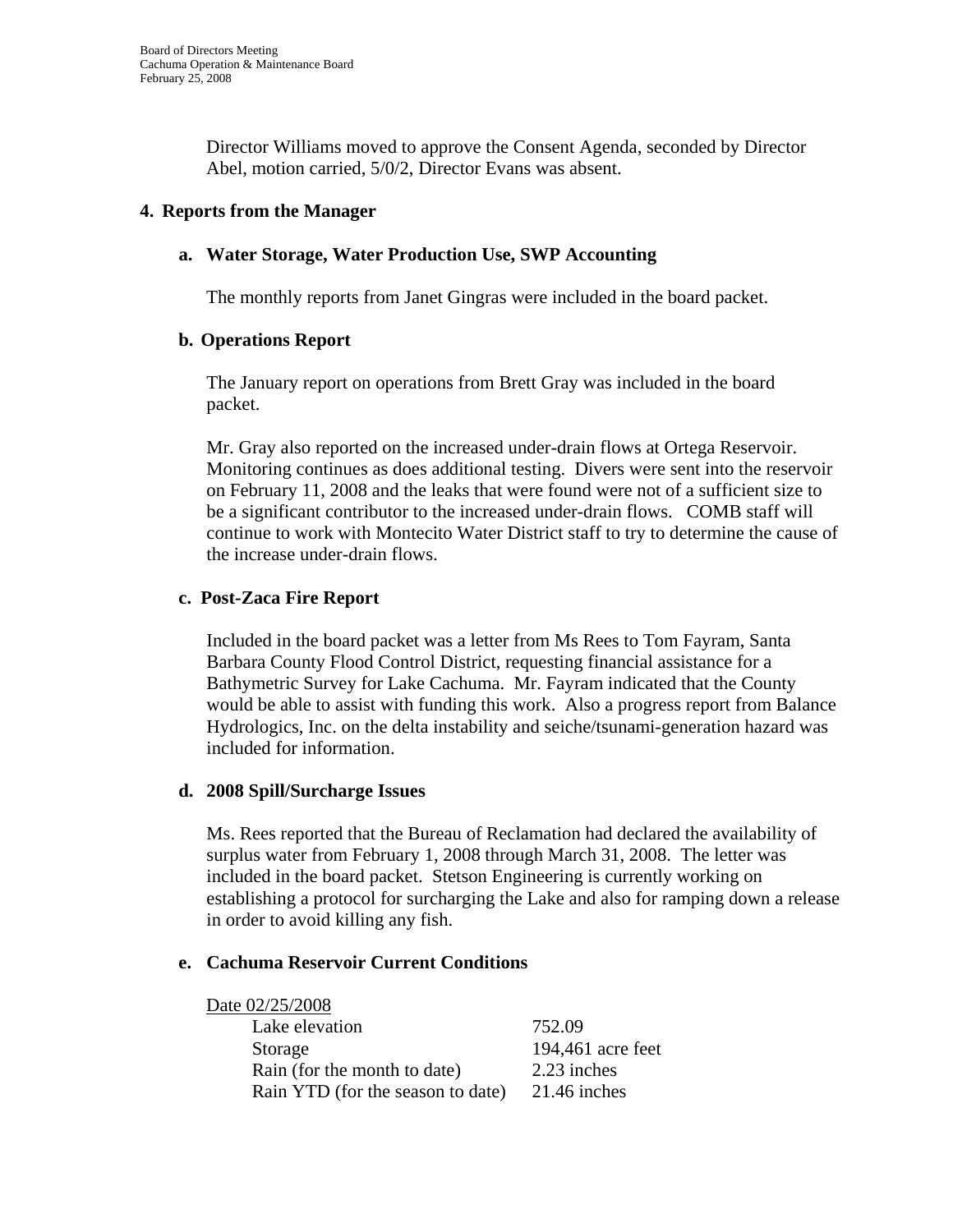| <b>Fish Release-Hilton Creek</b> | 14.4 |
|----------------------------------|------|
| Month to Date Fish Release       | 426  |
| Month to Date Spill              | 10,8 |

4 acre feet per day  $6.8$  acre feet 895 acre feet

# **5. Capital Improvement Program/Bond Issuance Presentation**

The recommendation before the Board was to authorize the use of \$143,000 of unexpended fund balance from Fiscal Year 2006-07 to continue the design process for the  $2<sup>nd</sup>$  Pipeline Project (Project Component #1) and start the environmental process for the Mission Creek Crossing Project (Project Component #3). Director Williams moved to approve the recommendation as stated in the memo, seconded by Director Abel, passed 5/0/2. Director Evans was absent.

Brett Gray then gave a presentation highlighting the O&M Reliability Program Initial Project Report. He highlighted six of the Project Components by presenting the description, purpose, environmental requirements and a budget for each project. Mr. Gray requested that at the March Board meeting the Directors would review the project components, review the prioritization of the projects and review the bond issuance process. Mr. Gray would also be available to attend Board meetings of the Member Units to present COMB's O&M reliability program.

Director Williams requested that Mr. Gray provide information on energy cost savings if a new COMB office building were to be constructed and also what the cost would be to replace several of the older trailers that are currently being used as offices.

# **6. Proposed Draft License for Ocean View Homeowners' Association at Ortega Reservoir to Use U.S. Bureau of Reclamation Right-of-way**

A draft license agreement designed to grant access to Ortega Reservoir Ridge Road for the property owners in the Ocean View Homeowners Association was handed out to the Directors prior to the meeting. Ms. Rees indicated this was for information only, and that a final license agreement recommendation would be presented for approval at the March Board meeting, if all parties bought off on the license. Ms. Rees highlighted the background on the requested right-of-way. The proposed draft License would be between COMB and the Ocean View Homeowners' Association. Counsel Bill Hair highlighted the terms of the license for the Directors.

# **7. Quagga Mussel Issues Regarding Lake Cachuma**

Ms. Rees reported that a letter had been received from the County Board of Supervisors requesting that COMB attend a public hearing on prevention of Quagga mussels and present our request for a temporary restriction on private boating at Lake Cachuma. Ms. Rees will prepare a presentation for the March 11, 2008 County Board of Supervisors meeting. There were also several letters included in the board packet addressing the Quagga mussel issue.